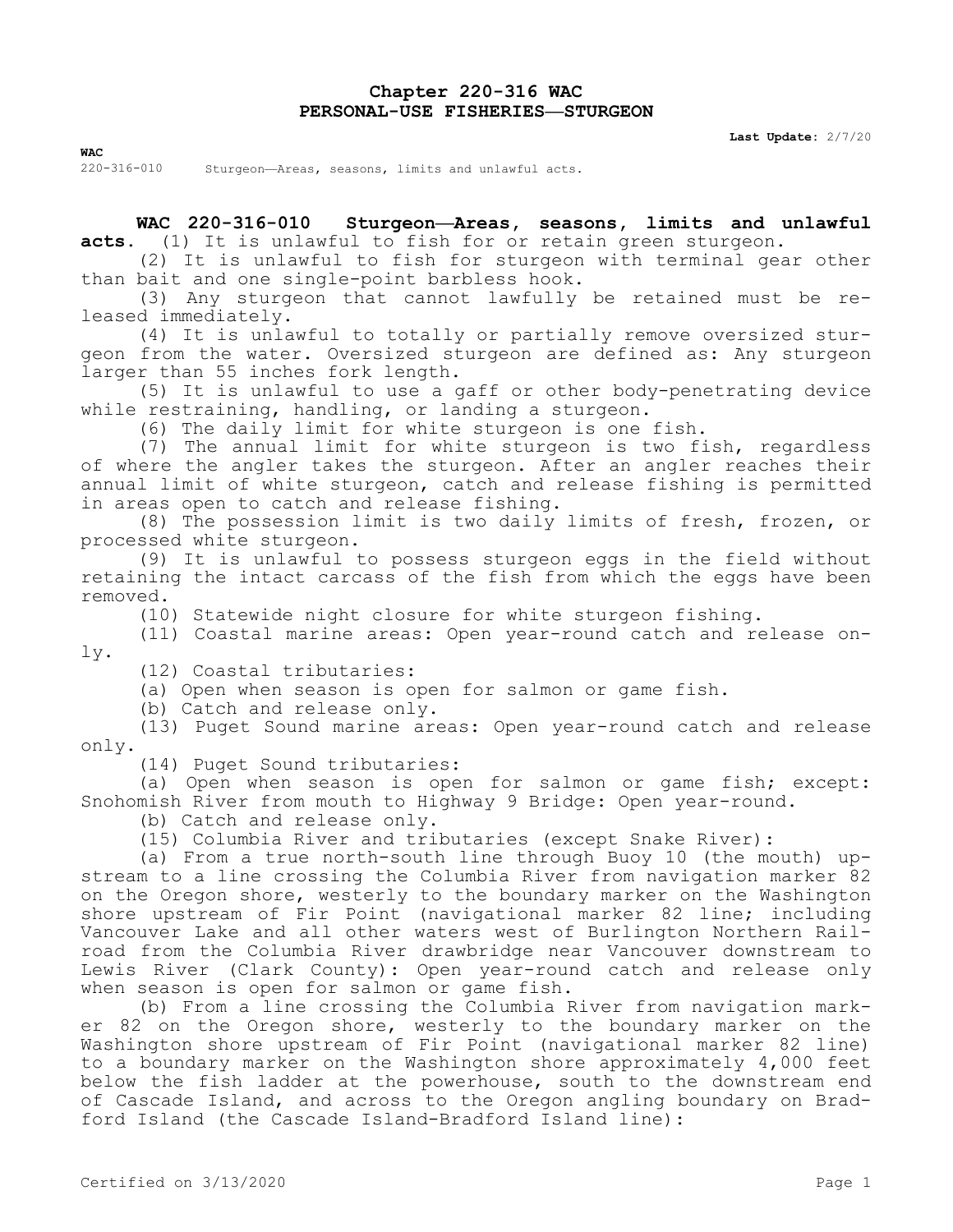(i) Open September 1 through April 30: Catch and release only when season is open for salmon or game fish.

(ii) May 1 through August 31: Closed.

(c) From a boundary marker on the Washington shore approximately 4,000 feet below the fish ladder at the new powerhouse, south to the downstream end of Cascade Island, and across to the Oregon angling boundary on Bradford Island (the Cascade Island-Bradford Island line) to the Bonneville Dam: Closed.

(d) From Bonneville Dam to a line from the east (upstream) dock at the Port of The Dalles boat ramp straight across to a marker on the Washington shore:

(i) Open January 1 through April 30 for retention: Minimum forklength 38 inches and maximum fork-length 54 inches.

(ii) Open May 1 through December 31: Catch and release only when season is open for salmon or game fish.

(e) From a line from the east (upstream) dock at the Port of The Dalles boat ramp straight across to a marker on the Washington shore to The Dalles Dam:

(i) Open January 1 through April 30 for retention: Minimum forklength 38 inches and maximum fork-length 54 inches.

(ii) May 1 through August 31: Closed.

(iii) Open September 1 through December 31: Catch and release only when season is open for salmon or game fish.

(f) From The Dalles Dam to a line crossing the Columbia River at a right angle to the thread of the river located at the west end of the grain silo at Rufus, Oregon:

(i) Open January 1 through April 30 for retention: Minimum forklength 43 inches and maximum fork-length 54 inches.

(ii) Open May 1 through December 31: Catch and release only when season is open for salmon or game fish.

(g) From a line crossing the Columbia River at a right angle to the thread of the river located at the west end of the grain silo at Rufus, Oregon to John Day Dam:

(i) Open January 1 through April 30 for retention: Minimum forklength 43 inches and maximum fork-length 54 inches.

(ii) May 1 through August 31: Closed.

(iii) Open September 1 through December 31: Catch and release only when season is open for salmon or game fish.

(h) From John Day Dam to a line from the grain elevators at Patterson Ferry Road on the Oregon shore, straight across to a marker on the Washington shore at the west end of the old concrete foundation:

(i) Open January 1 through April 30 for retention: Minimum forklength 43 inches and maximum fork-length 54 inches.

(ii) Open May 1 through December 31: Catch and release only when season is open for salmon or game fish.

(i) From a line from the grain elevators at Patterson Ferry Road on the Oregon shore, straight across to a marker on the Washington shore at the west end of the old concrete foundations to McNary Dam:

(i) Open January 1 through April 30 for retention: Minimum forklength 43 inches and maximum fork-length 54 inches.

(ii) May 1 through August 31: Closed.

(iii) Open September 1 through December 31: Catch and release only when season is open for salmon or game fish.

(j) From McNary Dam to Vernita Bridge: Open year-round catch and release only when season is open for salmon or game fish.

(k) From Vernita Bridge to Priest Rapids Dam: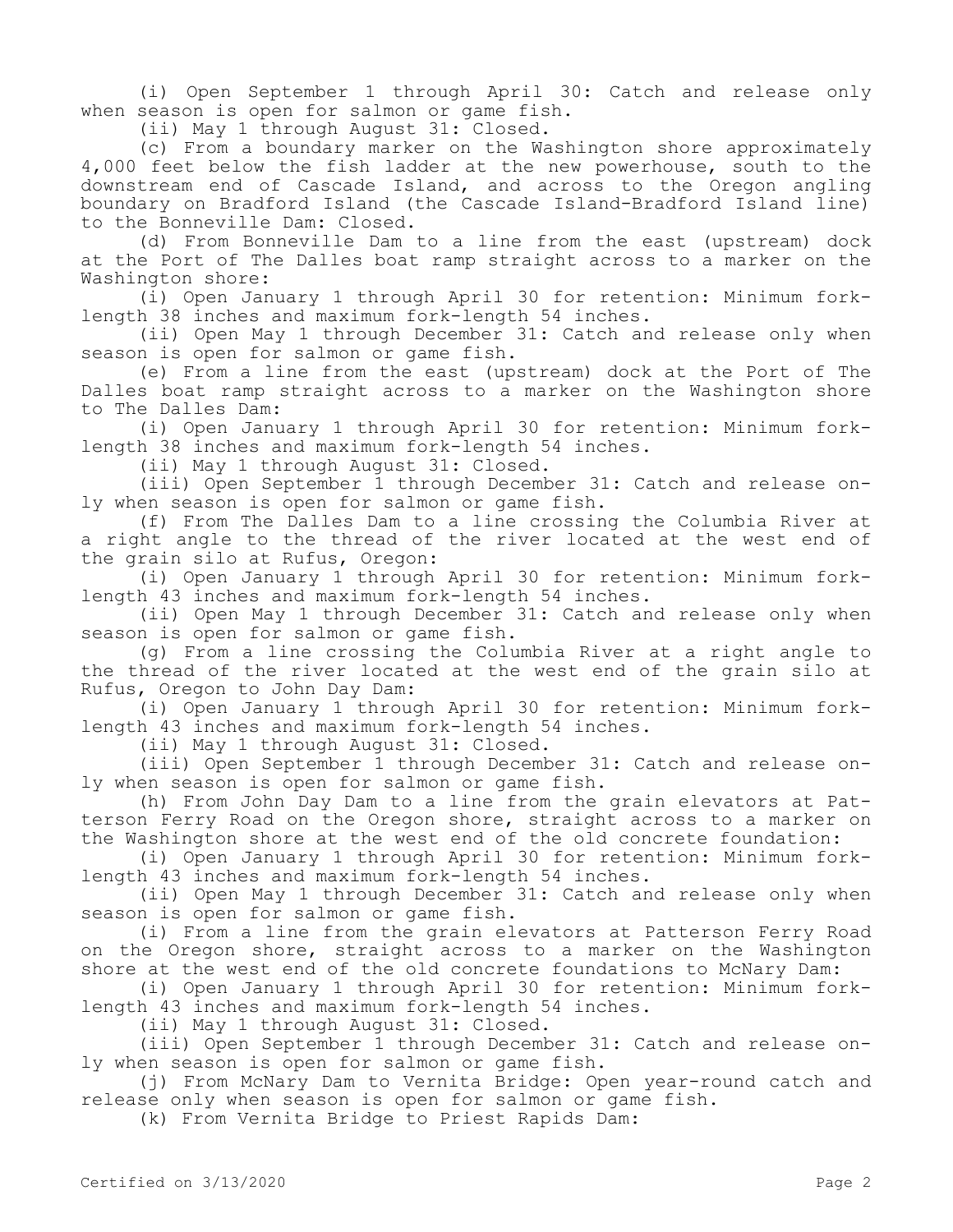(i) Open September 1 through April 30: Catch and release only when season is open for salmon or game fish.

(ii) May 1 through August 31: Closed.

(l) From Priest Rapids Dam to Chief Joseph Dam: Open year-round catch and release only when season is open for salmon or game fish.

(m) From Chief Joseph Dam to Grand Coulee Dam and tributaries: Closed.

(n) Roosevelt Lake and tributaries: Closed.

(16) Snake River and tributaries:

(a) From the Snake River mouth (from the Burbank to Pasco railroad bridge) upstream to the downstream end of Goose Island: Open year-round catch and release only when season is open for salmon or game fish.

(b) From the downstream end of Goose Island upstream to Ice Harbor Dam:

(i) Open September 1 through April 30: Catch and release only when season is open for salmon or game fish.

(ii) May 1 through August 31: Closed.

(c) From Ice Harbor Dam upstream to the border with Oregon: Open year-round catch and release only when season is open for salmon or game fish.

(17) A violation of this section is an infraction, punishable under RCW 77.15.160, unless the person has harvested sturgeon. If the person has harvested sturgeon, the violation is punishable under RCW 77.15.380 Unlawful recreational fishing in the second degree—Penalty, unless the sturgeon are taken in the amounts or manner to constitute a violation of RCW 77.15.370 Unlawful recreational fishing in the first degree—Penalty—Criminal wildlife penalty assessment.

(18) It is unlawful to possess sturgeon taken with gear in violation of the provisions of this section. Possession of sturgeon while using gear in violation of the provisions of this section is a rebuttable presumption that the sturgeon were taken with such gear. Possession of such sturgeon is punishable under RCW 77.15.380 Unlawful recreational fishing in the second degree—Penalty, unless the sturgeon are taken in the amounts or manner to constitute a violation of RCW 77.15.370 Unlawful recreational fishing in the first degree—Penalty— Criminal wildlife penalty assessment.

[Statutory Authority: RCW 77.04.012, 77.04.055, and 77.12.047. WSR 20-05-022 (Order 20-23), § 220-316-010, filed 2/7/20, effective 3/9/20. Statutory Authority: RCW 77.04.012, 77.04.013, 77.04.020, 77.04.055, and 77.12.047. WSR 17-05-112 (Order 17-04), amended and recodified as § 220-316-010, filed 2/15/17, effective 3/18/17. Statutory Authority: RCW 77.04.012 and 77.12.047. WSR 16-06-073 (Order 16-30), § 220-56-282, filed 2/26/16, effective 7/1/16. Statutory Authority: RCW 77.04.012, 77.04.013, 77.04.020, 77.04.055, and 77.12.047. WSR 15-13-081 (Order 15-177), § 220-56-282, filed 6/12/15, effective 7/13/15. Statutory Authority: RCW 77.04.012, 77.04.013, 77.04.055, and 77.12.047. WSR 15-06-065 and 15-06-006 (Order 15-033), § 220-56-282, filed 3/4/15 and 2/20/15, effective 7/1/15; WSR 14-04-120 (Order 14-26), § 220-56-282, filed 2/4/14, effective 3/7/14. Statutory Authority: RCW 77.04.012 and 77.12.047. WSR 13-11-125 (Order 13-105), § 220-56-282, filed 5/21/13, effective 6/21/13. Statutory Authority: RCW 77.04.020, 77.12.045, and 77.12.047. WSR 12-18-006 (Order 12-190), § 220-56-282, filed 8/23/12, effective 9/23/12. Statutory Authority: RCW 77.04.012 and 77.12.047. WSR 12-05-082 (Order 12-17), § 220-56-282,